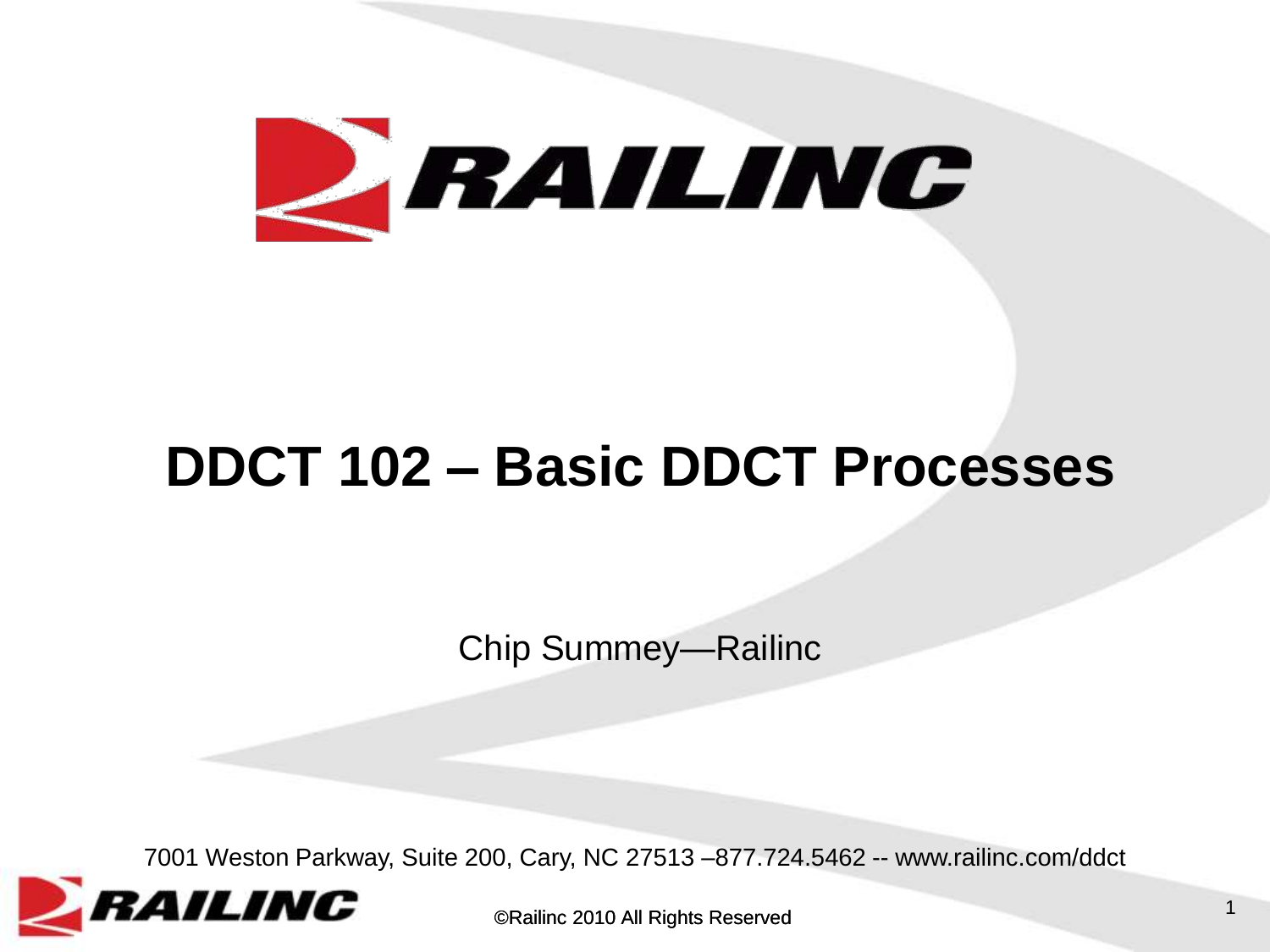### **Agenda**

- **The Goal of Damaged/Defective Car Tracking (DDCT)**
- **DDCT Incident Lifecycle**
- **Special Events in DDCT**
- **Prerequisites**
- **General Q/A**

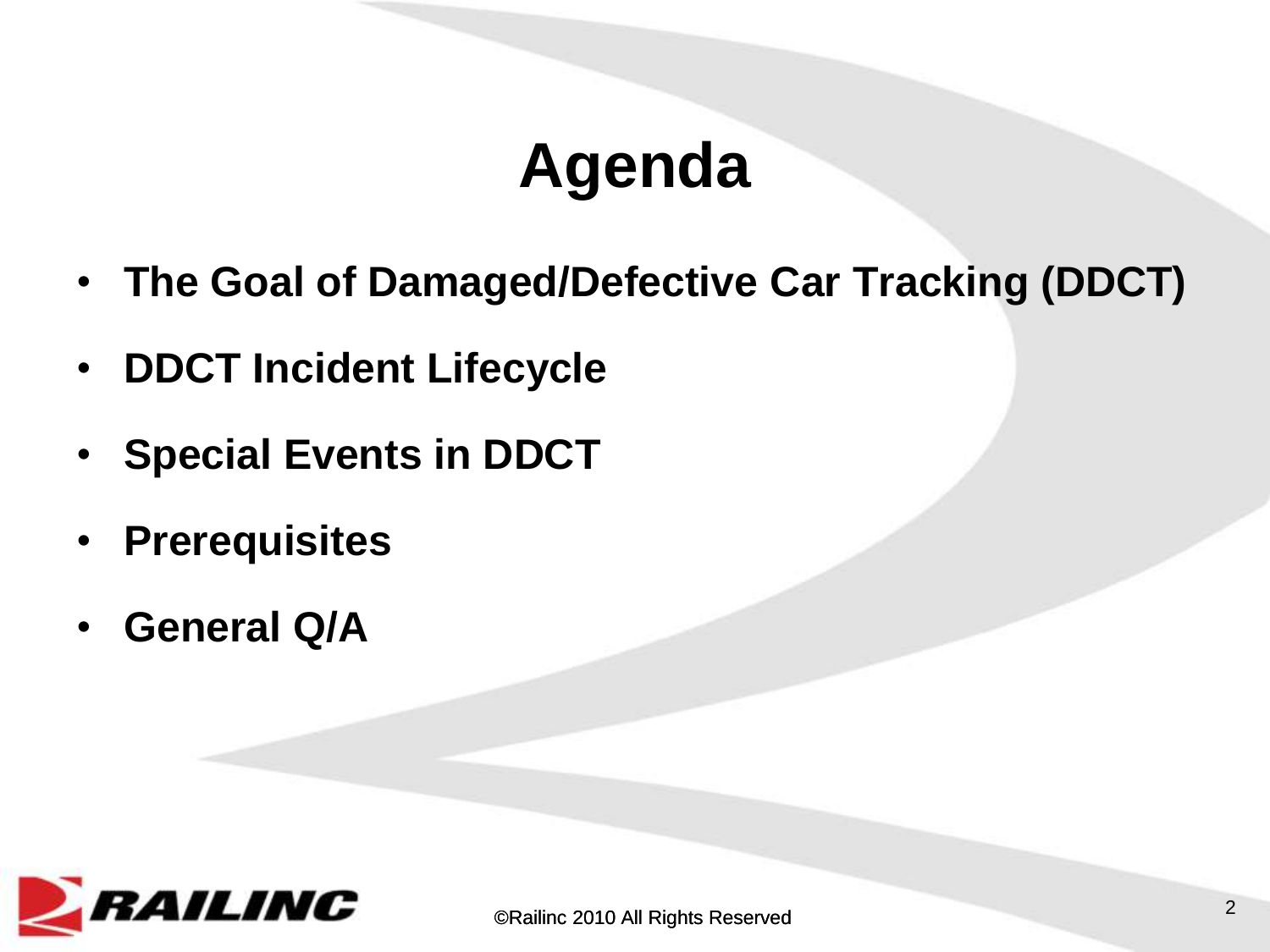#### **DDCT Overview**

- The Damaged and Defective Car Tracking System was requested jointly by ARB and EAC to serve as a centralized system to track damaged and defective cars under AAR Interchange rules and Car Hire rules
- Railroads, Car Owners and Shops will all be impacted

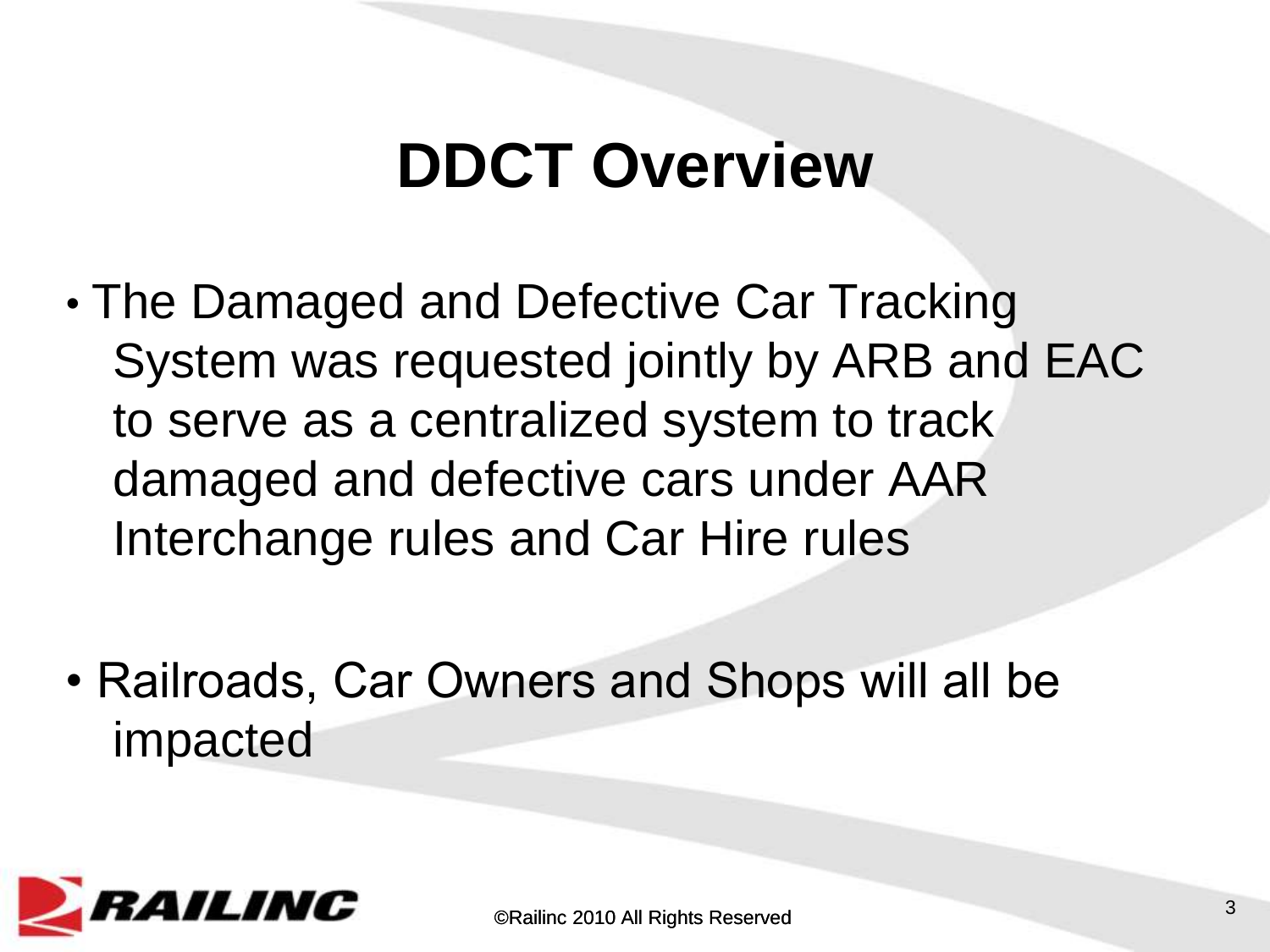#### **Interchange Rules Impact**

- Rule A & B
- Rule 1
- Rule 71
- Rule 95
- Rule 102
- Rule 103
- Rule 107
- Rule 108
- Rule 111
- Rule 112
- Rule 113
- Rule 114
- New Rule 115
- Appendix A

# **Car Hire Rules Impact**

• Rule 7 • Rule 8

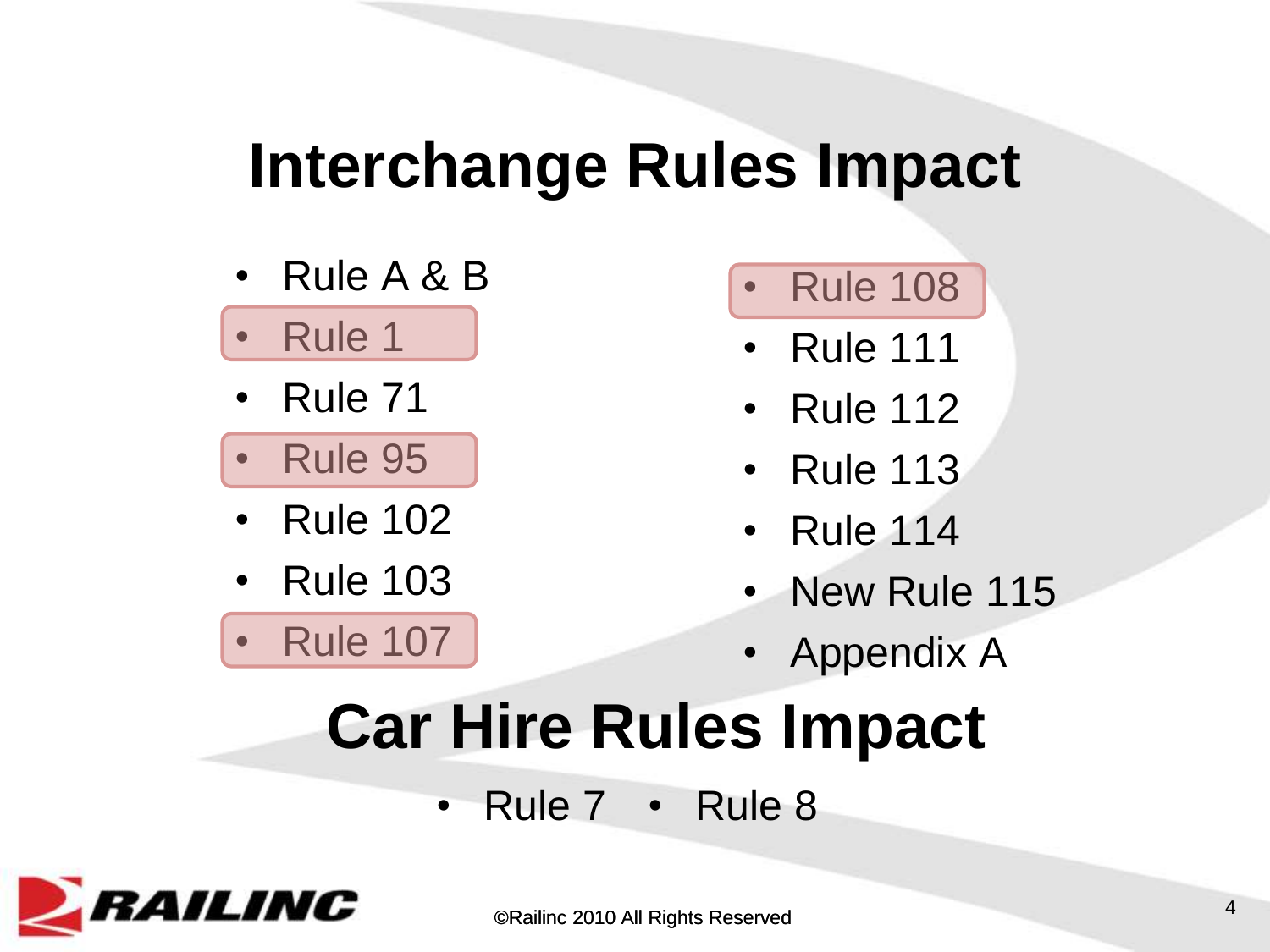### **New Terminology**

- "DDCT Incident"
	- This is the vehicle which carries information about a damaged/defective event.
	- An incident may have one piece of equipment
		- Rule 1
		- Rule 108
		- Rule 95
	- An Incident may have multiple equipments
		- Rule 107

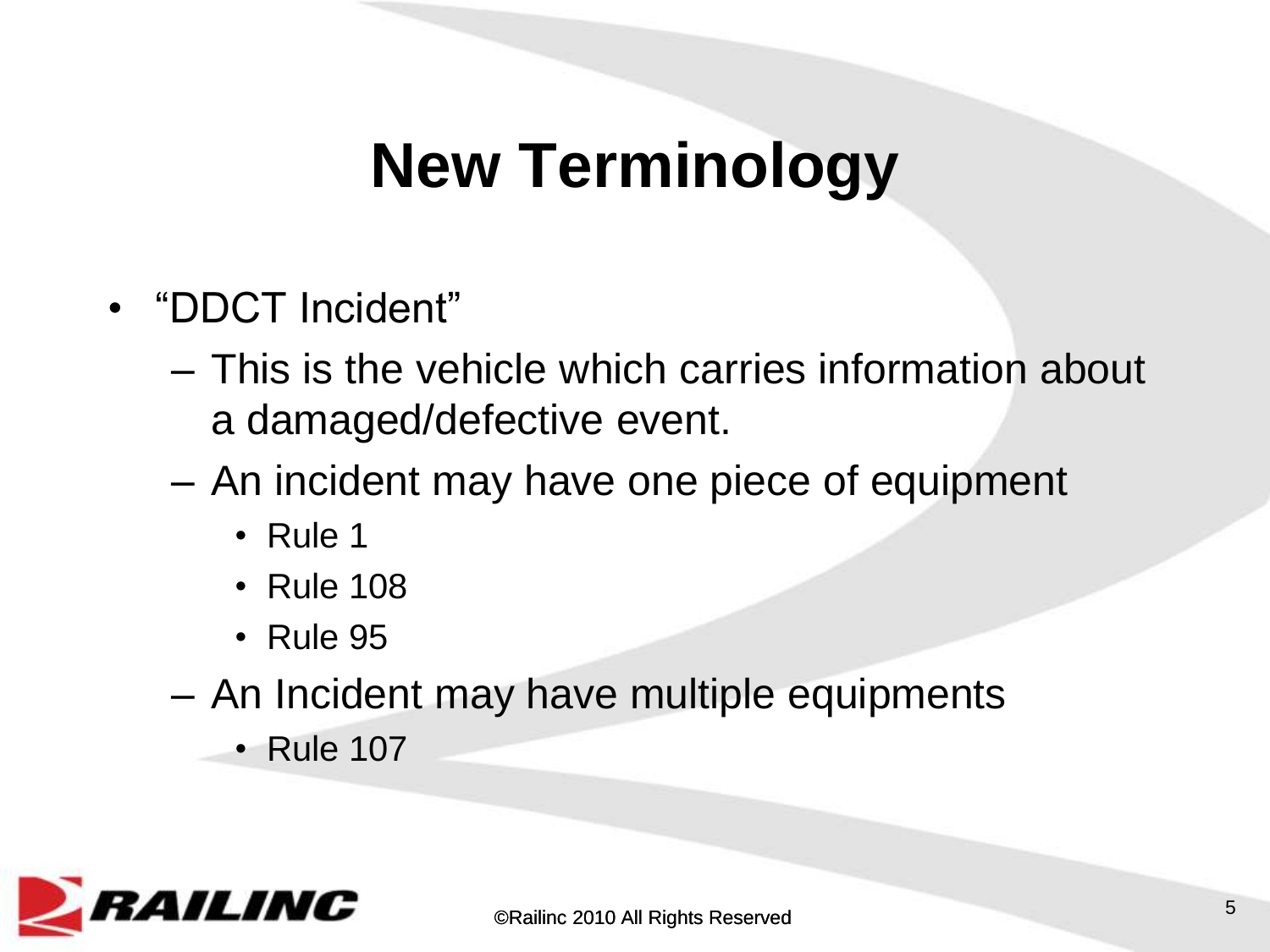#### **New Terminology**

- "Paperless Defect Card"
	- The replacement of the defect card in DDCT
	- It is tied to a car on an incident
	- It stays with the car/incident until the incident is closed

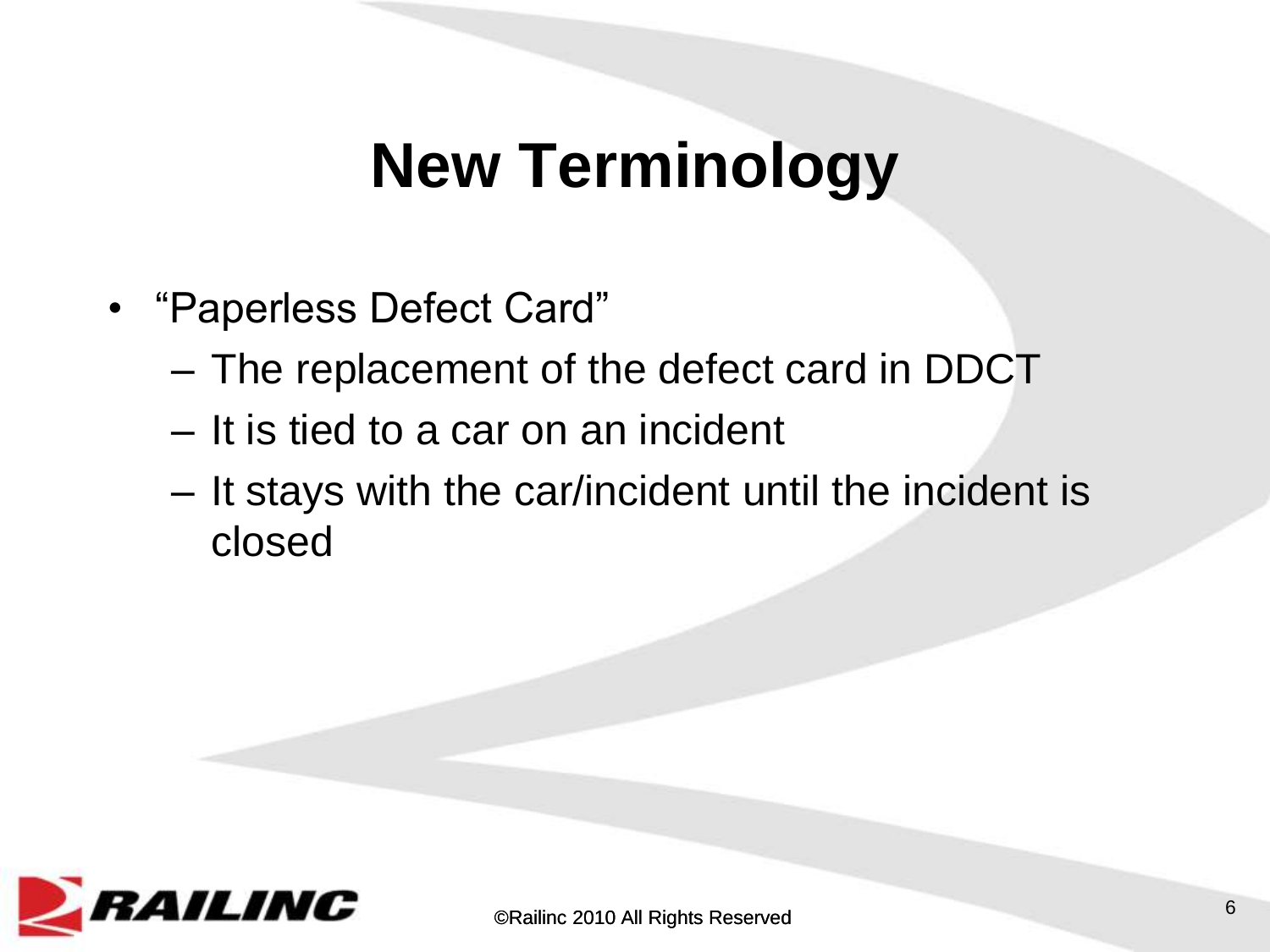### **New Terminology - Actors**

- "Handling Carriers"
	- Railroads that create DDCT incidents and handle cars with DDCT incidents
	- Sometimes called "originating carrier" if referring only to the road that created an incident
- "Car Mark Owners"
	- The stencil mark owners of a car on an incident
- "Shops"
	- Any repair facility that makes repairs to a car on a DDCT Incident

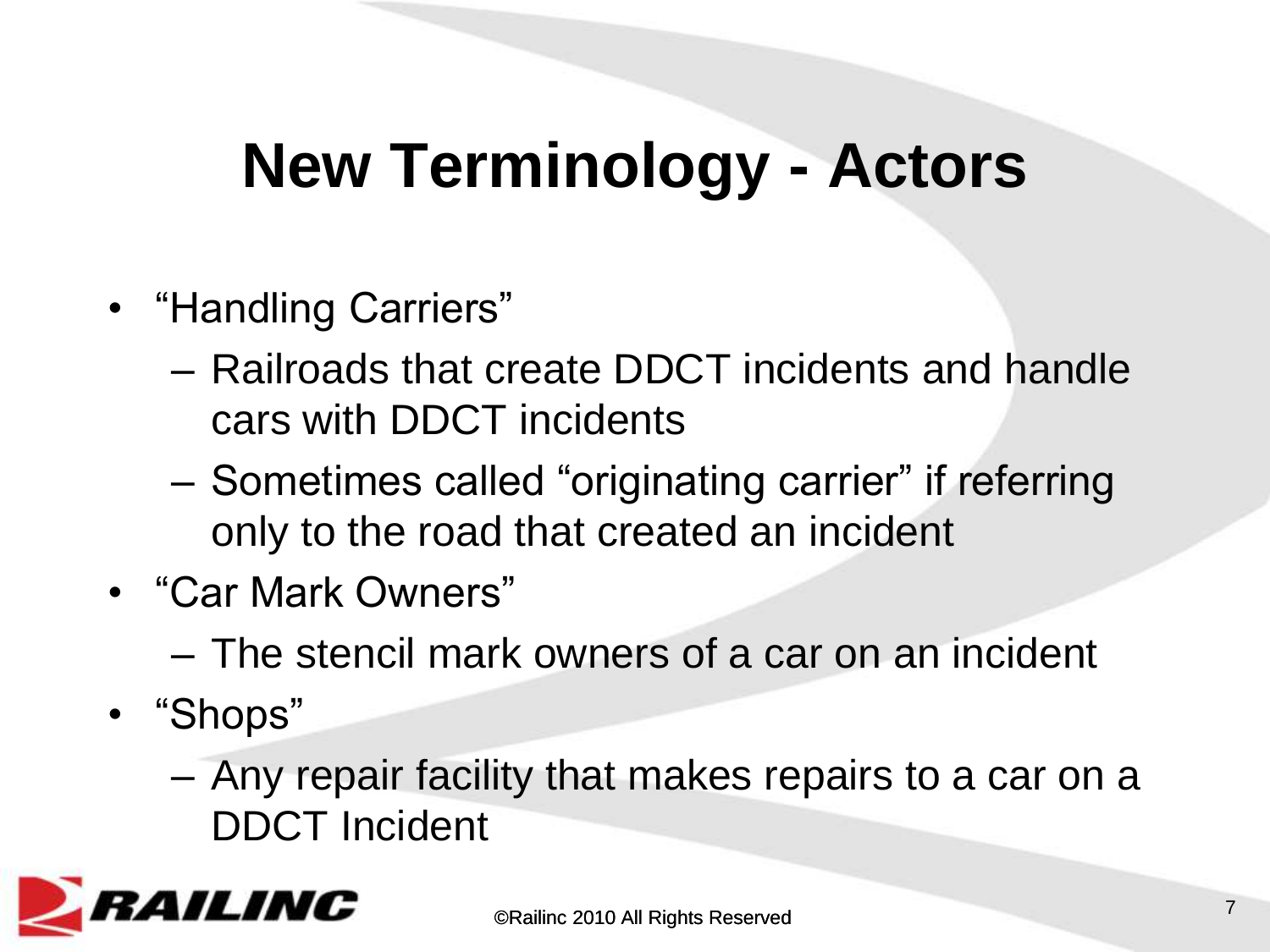#### **Notifications**

- Email
	- Sent to entities registered in FindUs.Rail
	- Notifications are sent for any major event in DDCT
	- Can be group emails Customized through FindUs.Rail
- MQ
	- Sent to companies to automate incident information with their internal systems
- Companies determine their preference

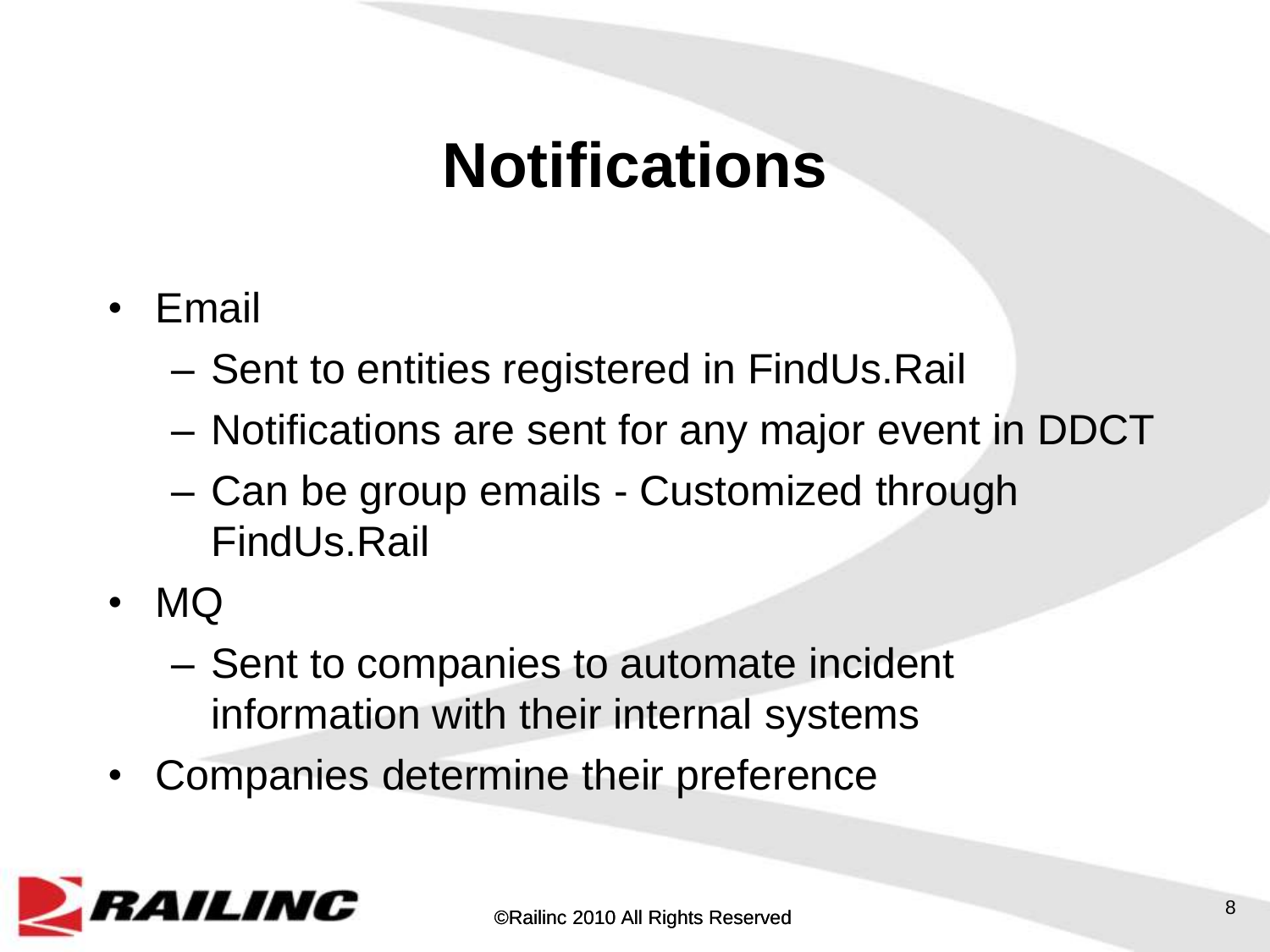### **Car Hire Implications**

- Car Hire calculated when car has incident opened in DDCT
- LCS is updated with key events from DDCT
- Precautions to handle normal LCS processing:
	- L/E/L Appears car is in Revenue Service
		- Interchanged to Current Handling Carrier
		- Normal LCS Processing Resumes
	- Car Removed from Incident
		- Interchanged to Current Handling Carrier
			- Normal LCS Processing Resumes

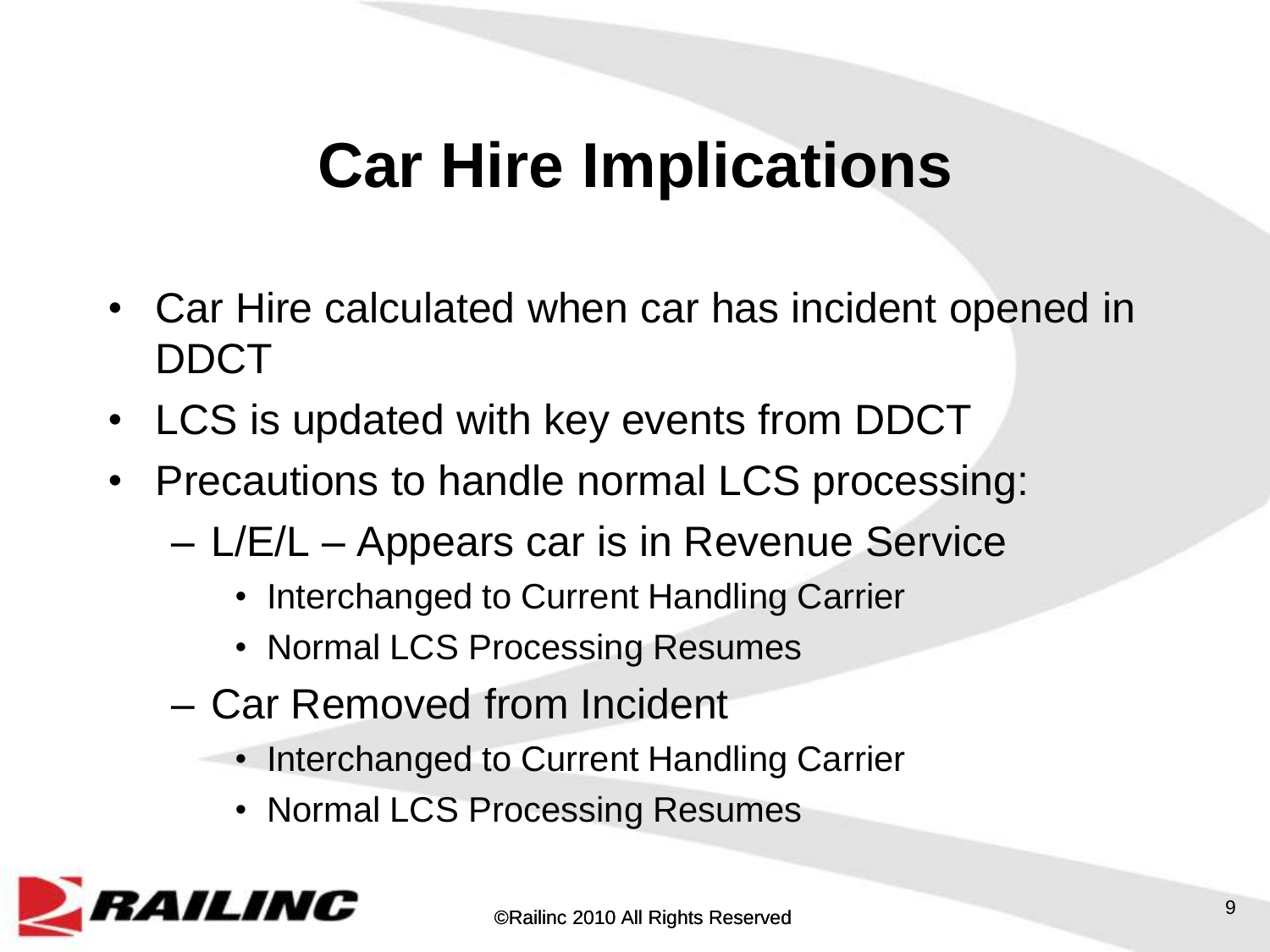# **Early Warning**

- When DDCT Incidents are created, the cars are added to a Maintenance Advisory letter in the Early Warning System
- Each Rule number has a dedicated MA letter number
	- Rule 1: MA-124
	- Rule 95: MA-125
	- Rule 107: MA-127
	- Rule 108: MA-128
- Cars are removed from the letter at the end of the incident lifecycle

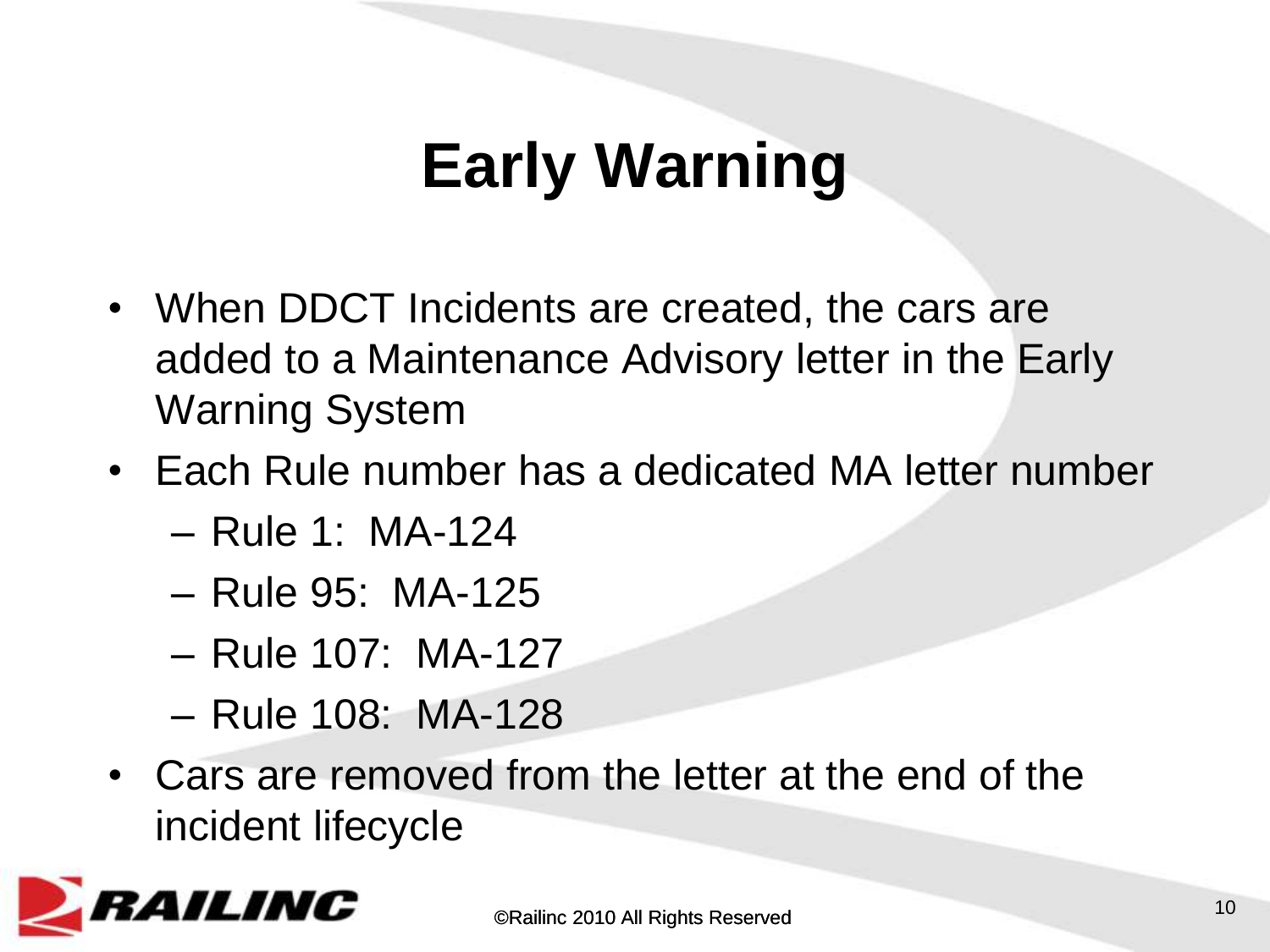#### DDCT Incident Lifecycle



©Railinc 2010 All Rights Reserved

11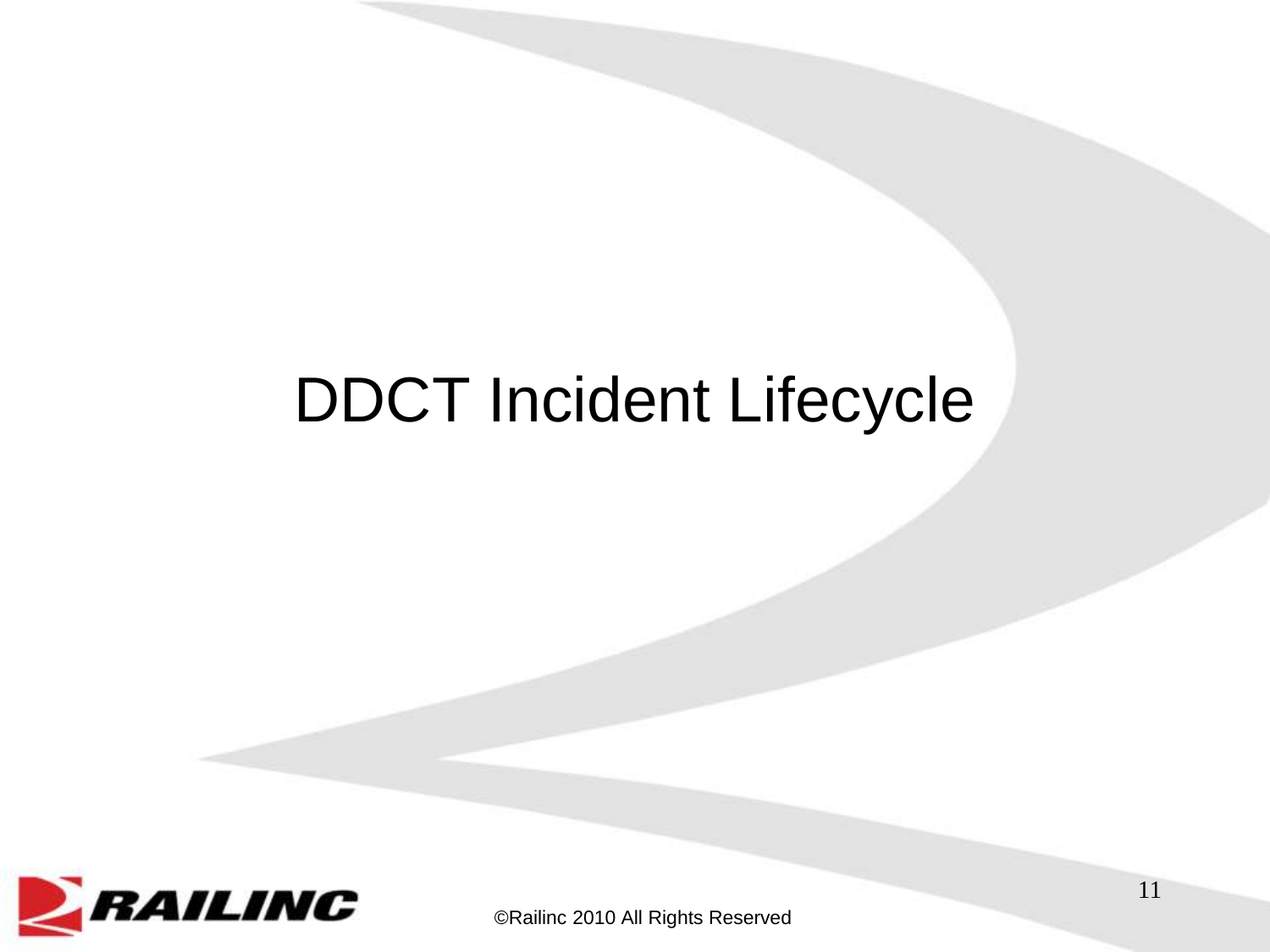#### High Level DDCT Mechanical Process Flow

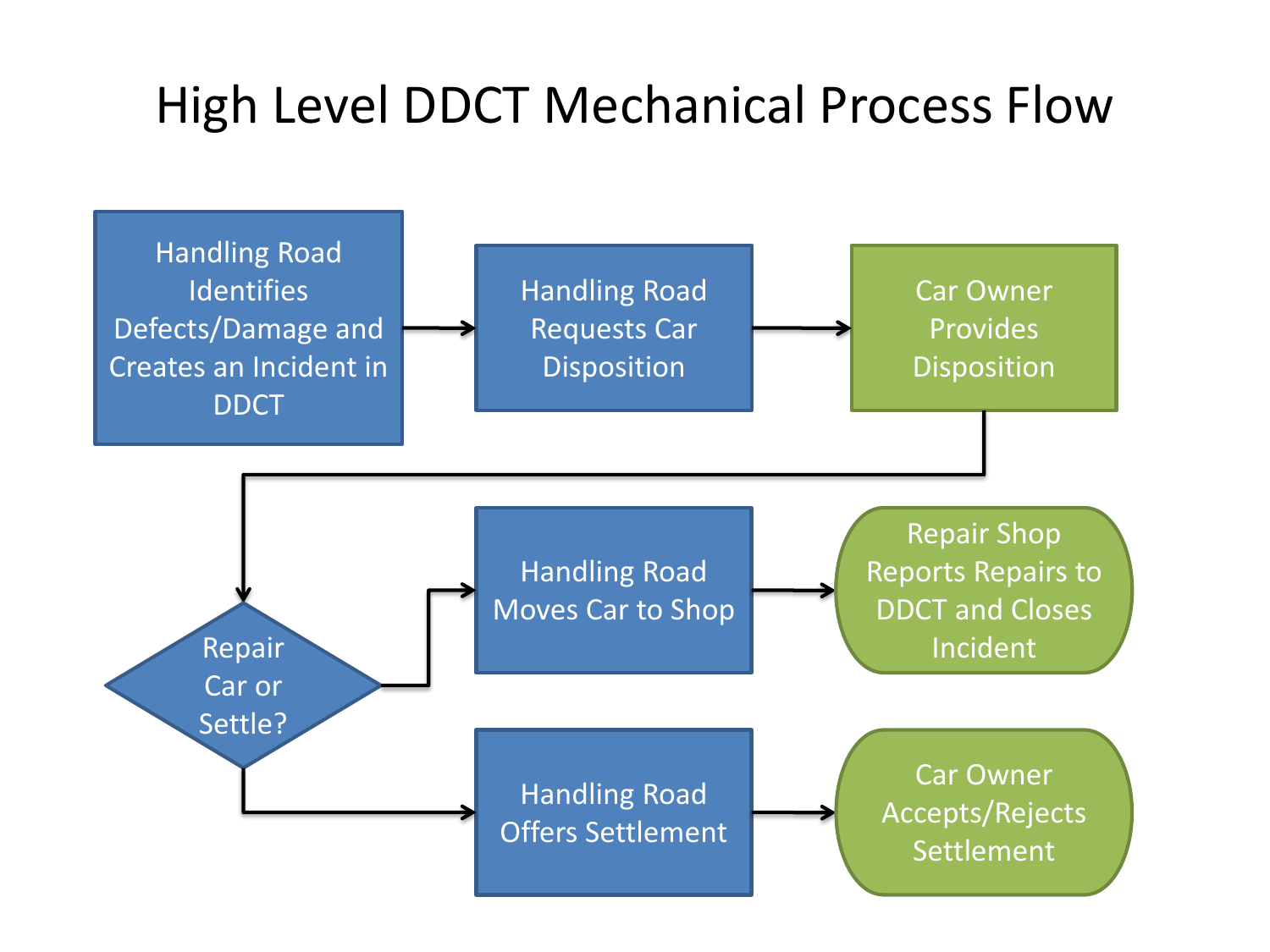

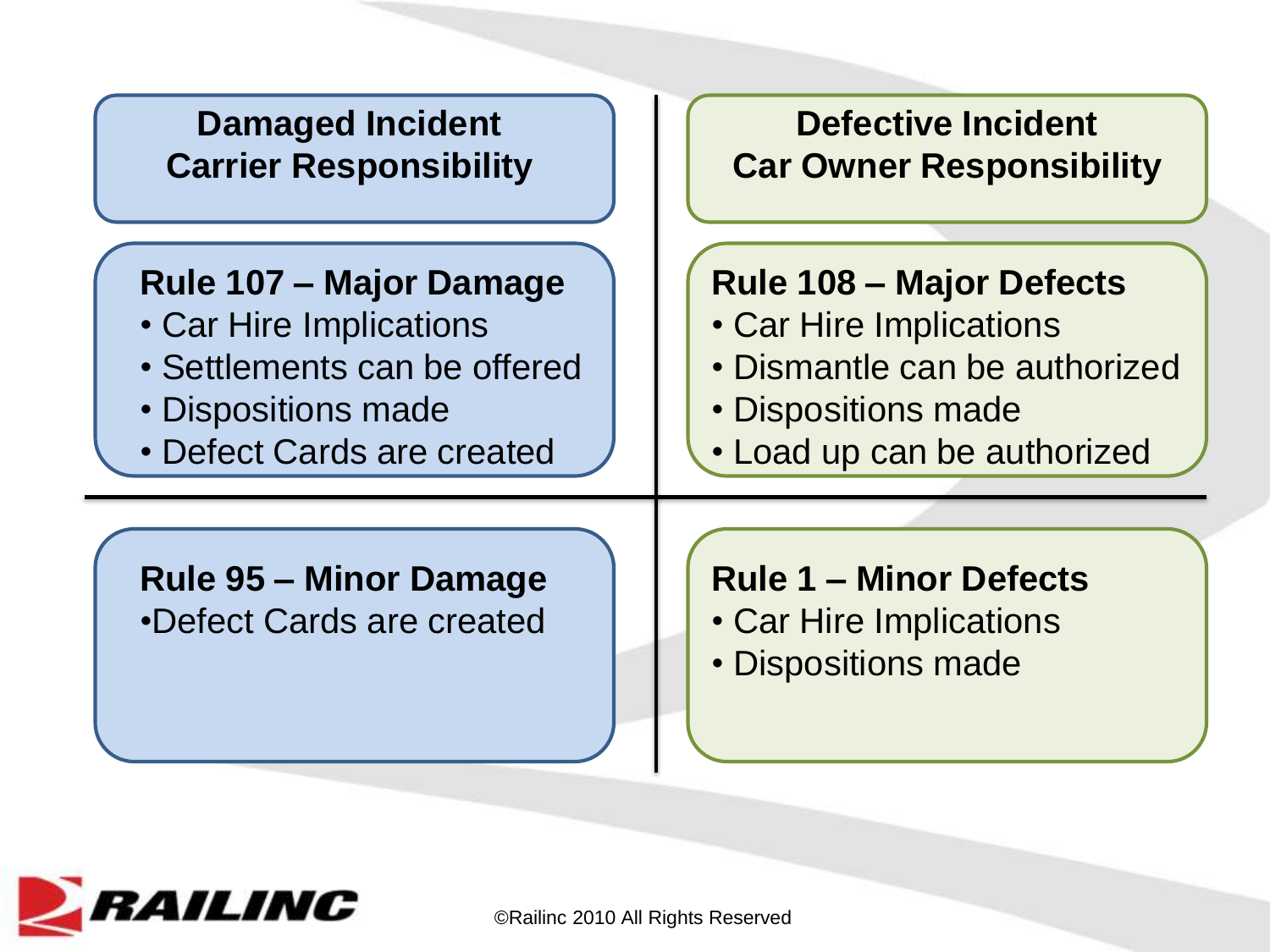#### DDCT System Process

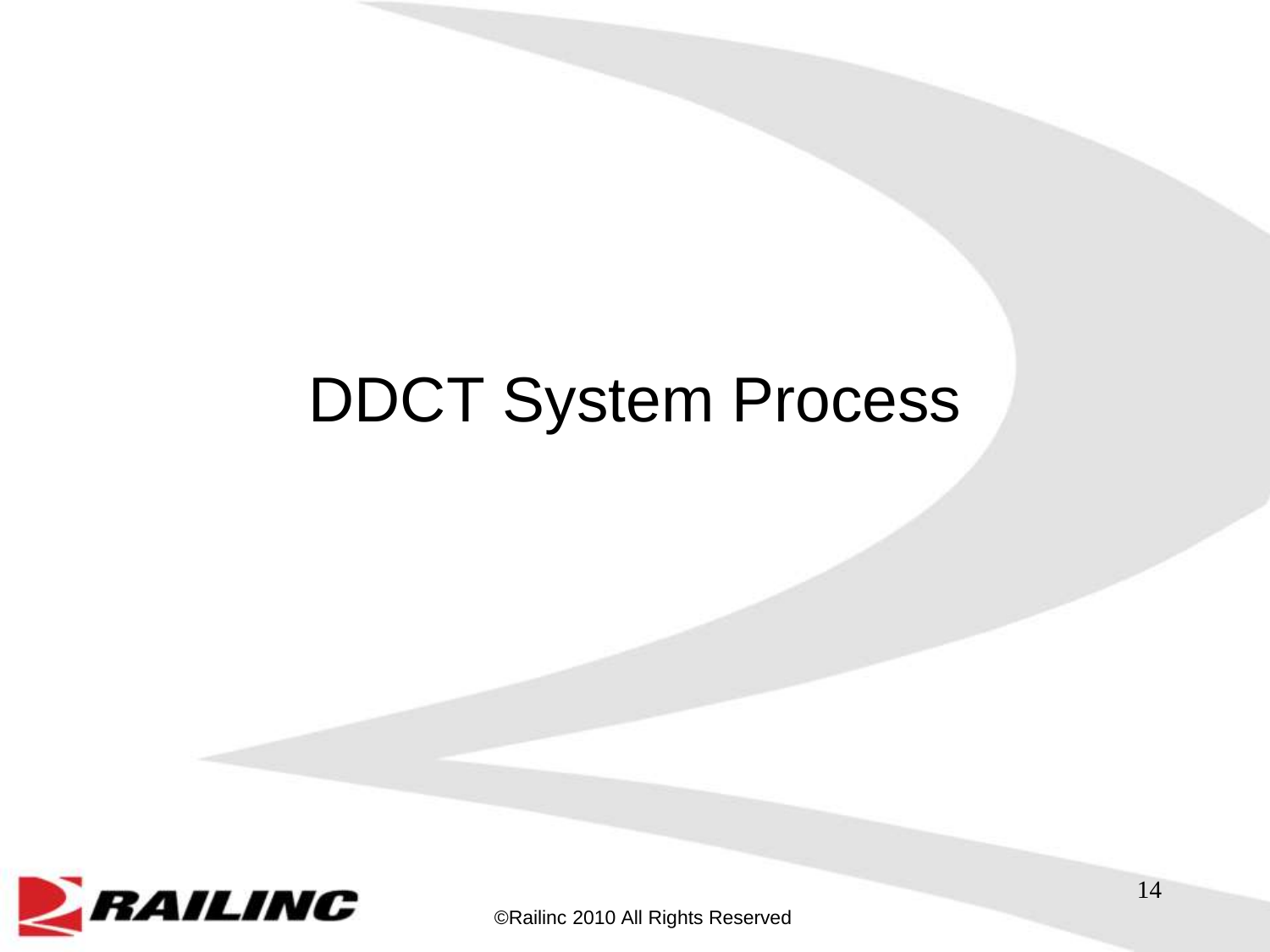### **DDCT Information**

- Get up to date information from the DDCT website: [www.railinc.com/ddct](http://www.railinc.com/ddct)
- Establish a Railinc Single Sign-On (SSO) account. Go to [www.railinc.com](http://www.railinc.com/) for more information
- Register in FindUs.Rail. This is **required** by industry regulations, Rule 114
- Participate in training opportunities as they become available

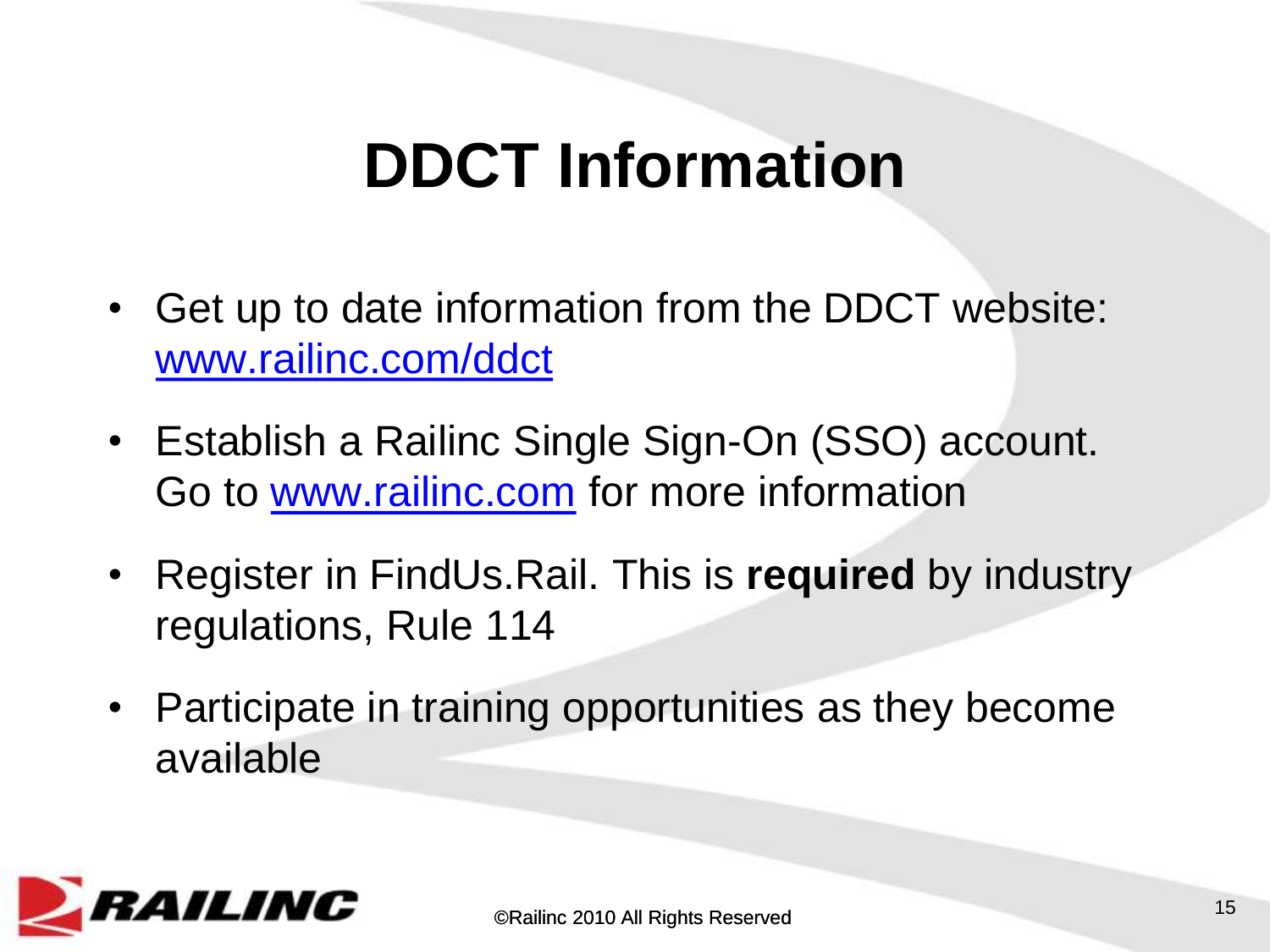### **FindUs.Rail**

- Contact information is **required** for DDCT by industry regulations
- DDCT Category – Required for Car Owners & Railroads
- Shop Category
	- Required for Repair Shops
	- SPLC Required for each Shop location

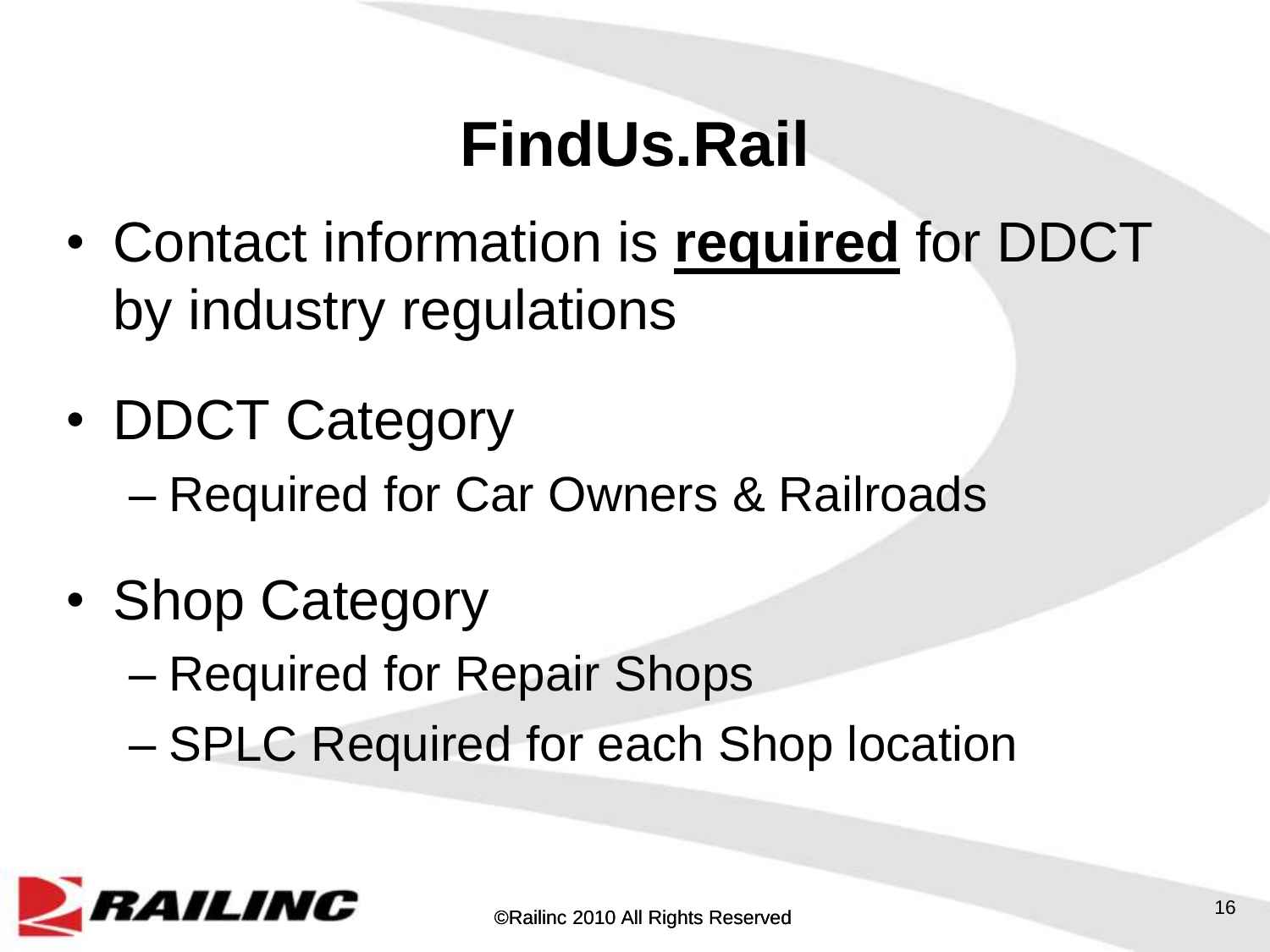## **FindUs.Rail**

• Register at FindUs.Rail. This is **required** for DDCT by industry regulations



Product details, including a sample TrainFax report, are available on the product website at www.railinc.com/trainfax.

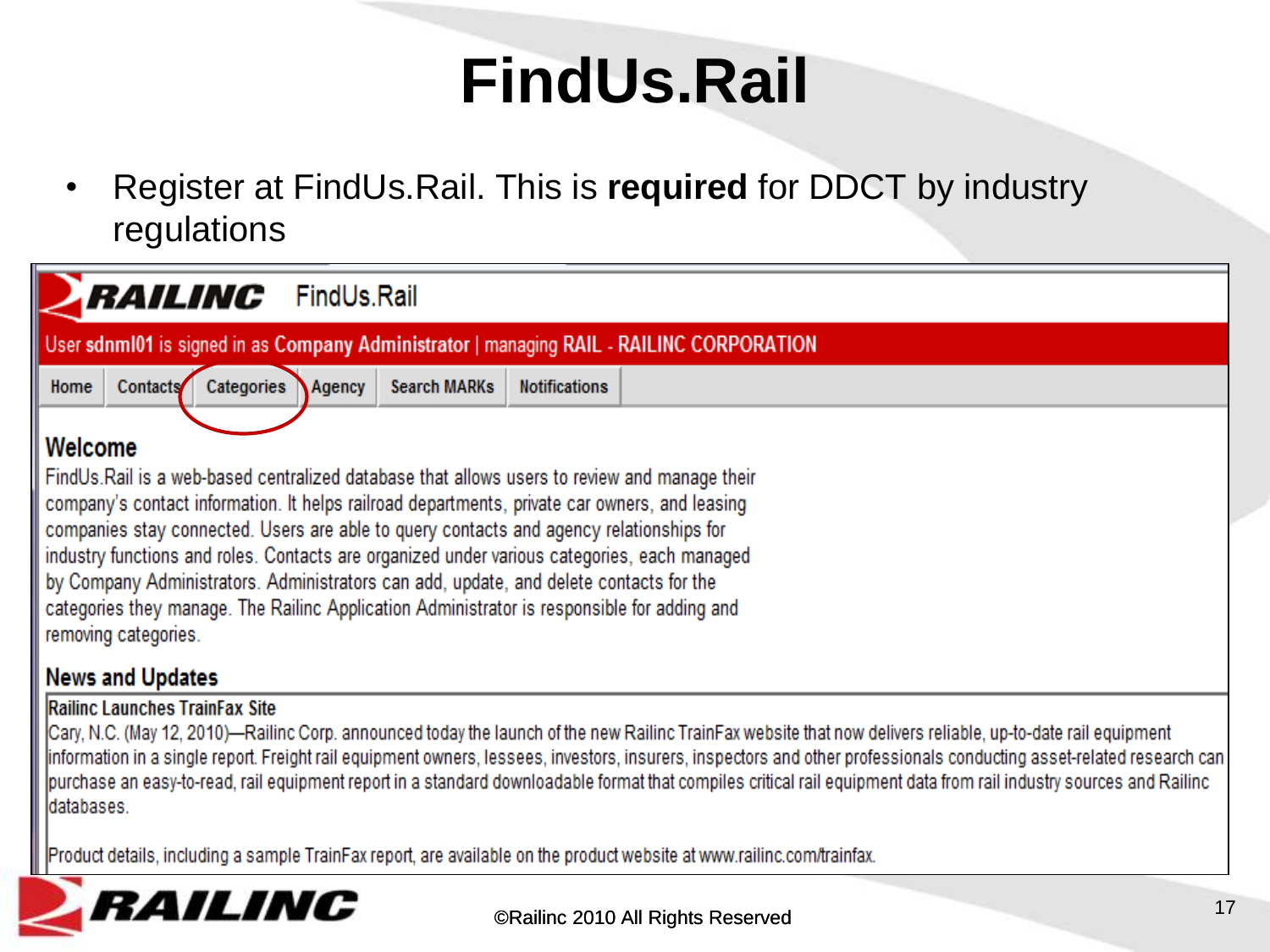#### **FindUs.Rail – RR and Car Owners**

|      | RAILING                                         |            | FindUs.Rail                                  |              |                                                                                                                |                           |                             |       |                   |    |          | sign out   user services   help   contact us |                  |
|------|-------------------------------------------------|------------|----------------------------------------------|--------------|----------------------------------------------------------------------------------------------------------------|---------------------------|-----------------------------|-------|-------------------|----|----------|----------------------------------------------|------------------|
|      |                                                 |            |                                              |              | User NFimple is signed in as IT Support / Application Administrator   manage company                           |                           |                             |       |                   |    |          |                                              |                  |
| Home | Contacts                                        | Categories | Agency                                       | <b>MARKs</b> | <b>Notifications</b>                                                                                           |                           | <b>Expiration/Transfers</b> | Admin | <b>IT Support</b> |    |          |                                              |                  |
|      | <b>Manage Categories</b>                        |            |                                              |              |                                                                                                                |                           |                             |       |                   |    |          |                                              | <b>Required</b>  |
|      |                                                 |            |                                              |              | To view or edit a category, click the category name. To view contacts for a category, click the contact total. |                           |                             |       |                   |    |          |                                              | for car          |
|      |                                                 |            |                                              |              |                                                                                                                |                           |                             |       |                   |    | Items 21 | <b>Export CSV</b>                            | owners           |
|      | <b>Damaged Defective</b><br><b>Car Tracking</b> |            |                                              |              | 221                                                                                                            | 316                       | Application                 |       | Any Public        | 90 | 14       | 08-01-2008<br>13:47:46<br>tjhill             | and<br>railroads |
|      |                                                 |            | Handling Carrier Defective Car<br>Management |              | 68                                                                                                             |                           |                             |       |                   |    |          |                                              |                  |
|      |                                                 |            | Third Party Agent                            |              | 56                                                                                                             |                           |                             |       |                   |    |          |                                              |                  |
|      |                                                 |            | Handling Carrier Damaged Car<br>Management   |              | 74                                                                                                             |                           |                             |       |                   |    |          |                                              |                  |
|      |                                                 |            | Mark Owner Damaged Car<br>Management         |              | 194                                                                                                            |                           |                             |       |                   |    |          | E                                            |                  |
|      |                                                 |            | Mark Owner Defective Car<br>Management       |              | 188                                                                                                            |                           |                             |       |                   |    |          |                                              |                  |
|      | <b>Early Warning</b>                            |            |                                              |              | 127                                                                                                            | 193                       | Application                 | Any   | Public            | 90 | 14       | 05-05-2008<br>00:00:00<br><b>SYSTEM</b>      |                  |
| ∢    |                                                 |            | Maintenance Advisory                         |              | 127                                                                                                            | $\mathbf{H}_1$            |                             |       |                   |    |          |                                              |                  |
|      |                                                 |            |                                              |              |                                                                                                                | <b>Done</b><br><b>Add</b> |                             |       |                   |    |          |                                              |                  |

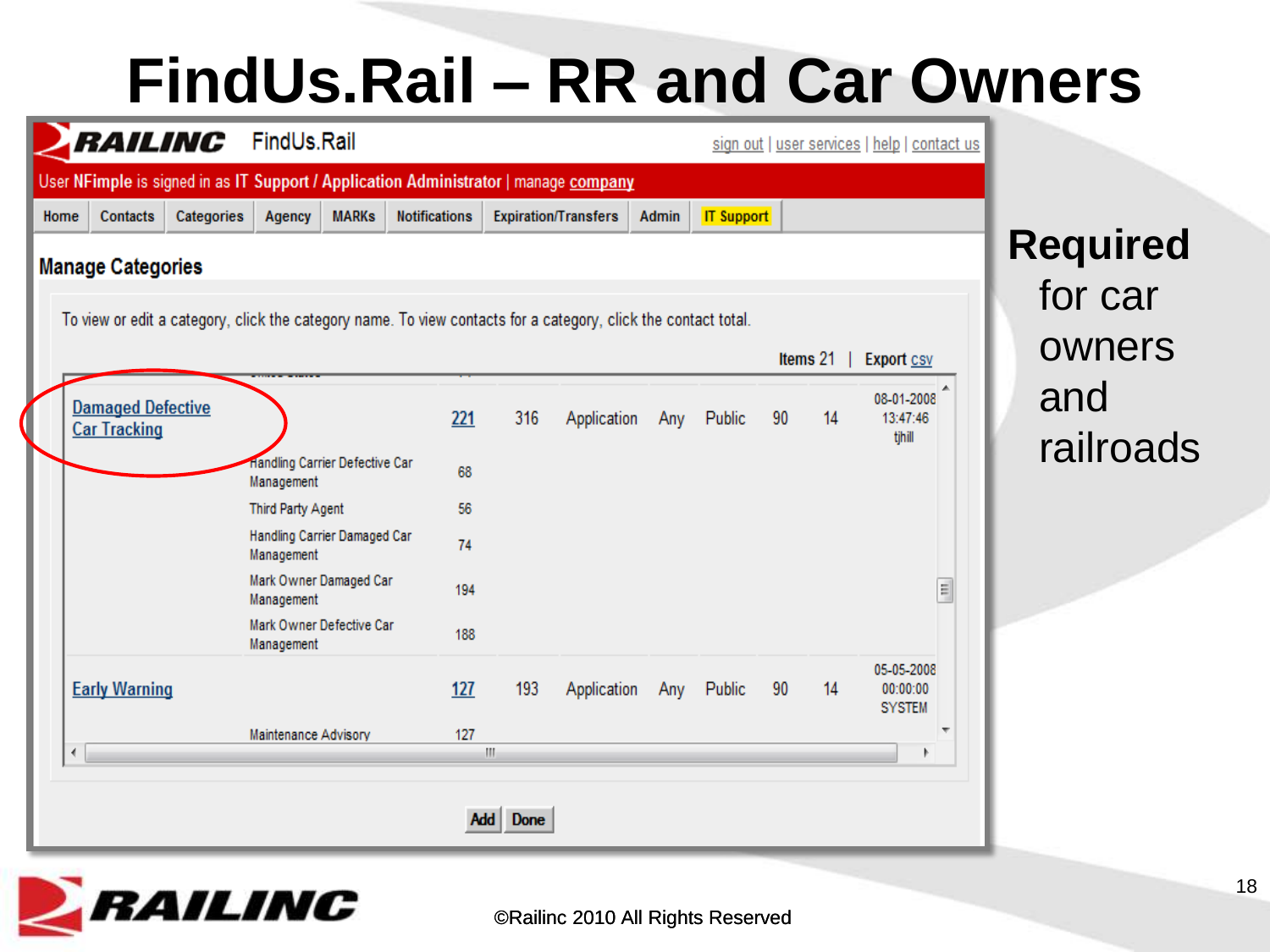# **FindUs.Rail – Shops**

|      | <i><b>RAILINC</b></i>                    |                     | FindUs.Rail |              |                                                                                                                |                             |     |        |    |                   | sign out   user services   help   contact us |                           |
|------|------------------------------------------|---------------------|-------------|--------------|----------------------------------------------------------------------------------------------------------------|-----------------------------|-----|--------|----|-------------------|----------------------------------------------|---------------------------|
|      |                                          |                     |             |              | User NFimple is signed in as IT Support / Application Administrator   manage <b>company</b>                    |                             |     |        |    |                   |                                              |                           |
| Home | Contacts                                 | Categories          | Agency      | <b>MARKs</b> | <b>Notifications</b>                                                                                           | <b>Expiration/Transfers</b> |     | Admin  |    | <b>IT Support</b> |                                              | <b>Required for</b>       |
|      | <b>Manage Categories</b>                 |                     |             |              |                                                                                                                |                             |     |        |    |                   |                                              | shops                     |
|      |                                          |                     |             |              | To view or edit a category, click the category name. To view contacts for a category, click the contact total. |                             |     |        |    |                   |                                              | <b>Car owner</b>          |
|      |                                          |                     |             |              |                                                                                                                |                             |     |        |    | Items $21$        | <b>Export CSV</b>                            | cannot                    |
|      | <b>Owner Supplied</b><br><b>Material</b> |                     |             | 67           | 295                                                                                                            | Application                 | Any | Public | 90 | 14                | $05 - 05 - 200$<br>00:00:00<br><b>SYSTEM</b> | dispo a car               |
|      |                                          | Rule 85             |             | 67           |                                                                                                                |                             |     |        |    |                   |                                              | to a                      |
|      | <b>Repair Shop</b>                       |                     |             | 17           | 0                                                                                                              | Application                 | Any | Public | 90 | 14                | 08-17-201<br>10:45:36                        | location                  |
|      |                                          |                     |             |              |                                                                                                                |                             |     |        |    |                   | tihill                                       |                           |
|      |                                          | <b>Shop Contact</b> |             | 17           |                                                                                                                |                             |     |        |    |                   |                                              |                           |
|      | <b>RTAT</b>                              |                     |             | 16           | 0                                                                                                              | Application                 | Any | Public | 90 | 14                | 08-17-201<br>$10:42:41^{[1]}$<br>tjhill      | that is not<br>in FindUs. |



for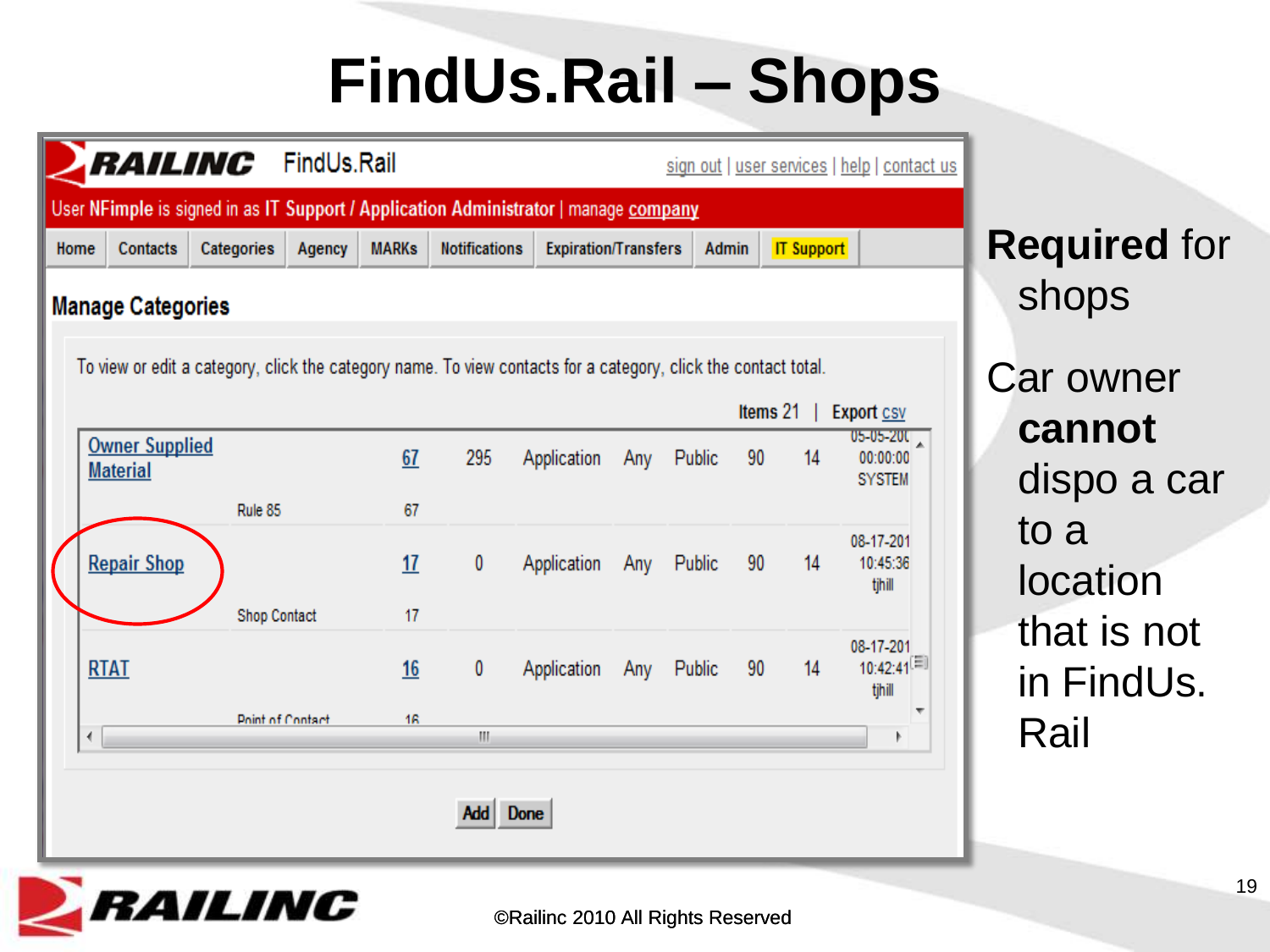#### **FindUs.Rail – Shops**



20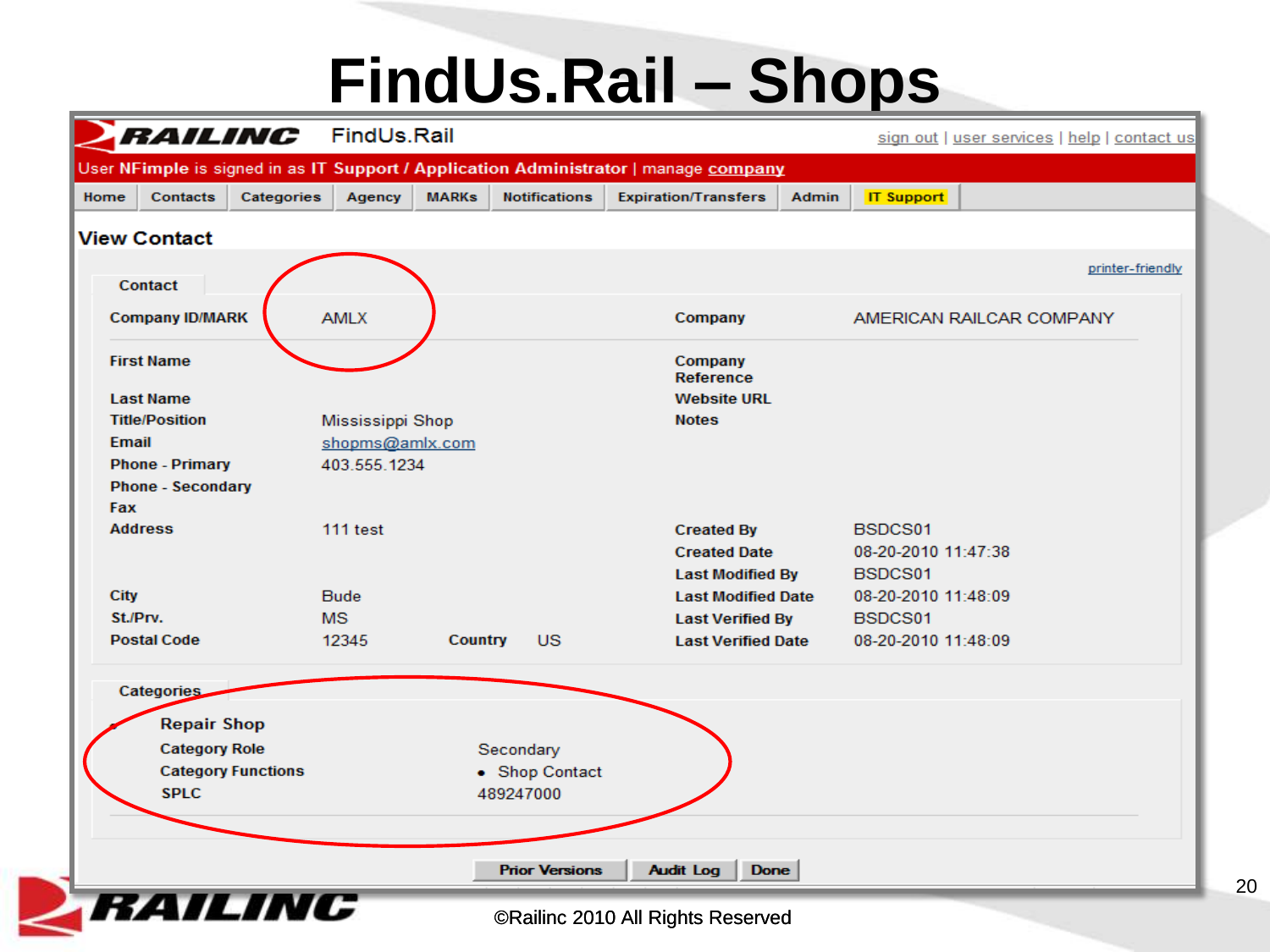

**ABOUT RAILING** 

⋒

#### www.railinc.com /ddct

| <b>Products and Services</b><br>Overview                                                                                                                                                 | Products & Services » Equipment Health » DDCT System                                                                                                                                                                                                                                                                                                                                                                                                                                                  |
|------------------------------------------------------------------------------------------------------------------------------------------------------------------------------------------|-------------------------------------------------------------------------------------------------------------------------------------------------------------------------------------------------------------------------------------------------------------------------------------------------------------------------------------------------------------------------------------------------------------------------------------------------------------------------------------------------------|
| <b>Car Accounting</b>                                                                                                                                                                    | <b>DDCT System Industry Project Overview</b>                                                                                                                                                                                                                                                                                                                                                                                                                                                          |
| <b>Damage Prevention and</b><br><b>Loading Services</b>                                                                                                                                  | For decades, railroads, car owners and repair shops each maintained their own<br>manual processes for tracking, identifying and repairing damaged and defective<br>cars. Because there was no standardized system, data retrieval could be time-<br>consuming and complicated, and information was often unreliable.                                                                                                                                                                                  |
| <b>Equipment Health</b><br><b>DDCT System</b><br><b>Get Ready for DDCT</b><br><b>• DDCT Capabilities</b><br><b>• DDCT Training</b><br><b>Event Schedule</b><br><b>EHMS Presentations</b> | The new Damaged Defective Car Tracking (DDCT) system automates this<br>manual process through an easy-to-use, centralized web-based application.<br>Now users have real-time access to information through a single standardized<br>source. And users can easily update, retrieve and share information in a timely<br>manner. The result is better communication and collaboration among rail<br>partners for better equipment management, improved rail safety and reduced<br>administrative costs. |
| <b>Equipment Repair</b>                                                                                                                                                                  | The new DDCT system, developed by Railinc, goes live in January 2011.                                                                                                                                                                                                                                                                                                                                                                                                                                 |
| <b>Financial Data Exchanges</b>                                                                                                                                                          | <b>DDCT Project Resources Now Available</b>                                                                                                                                                                                                                                                                                                                                                                                                                                                           |
| <b>Mergers and Acquisitions</b>                                                                                                                                                          | This website will provide training background materials, event schedules,                                                                                                                                                                                                                                                                                                                                                                                                                             |
| <b>Messaging</b>                                                                                                                                                                         | training resources and user guides to help your organization get ready for the<br>new system. Information will be posted as it becomes available. Use the menu                                                                                                                                                                                                                                                                                                                                        |
| <b>Publications</b>                                                                                                                                                                      | below to navigate to important DDCT resources.                                                                                                                                                                                                                                                                                                                                                                                                                                                        |
| <b>Railroad Clearinghouse</b>                                                                                                                                                            | <b>DDCT Resource Pages</b><br>Get Ready for DDCT                                                                                                                                                                                                                                                                                                                                                                                                                                                      |
|                                                                                                                                                                                          | <b>DDCT System Capabilities</b>                                                                                                                                                                                                                                                                                                                                                                                                                                                                       |

**PRODUCTS & SERVICES** 

**COLLABORATION** 

Event Schedule

٠

**REFERENCE FILES** 

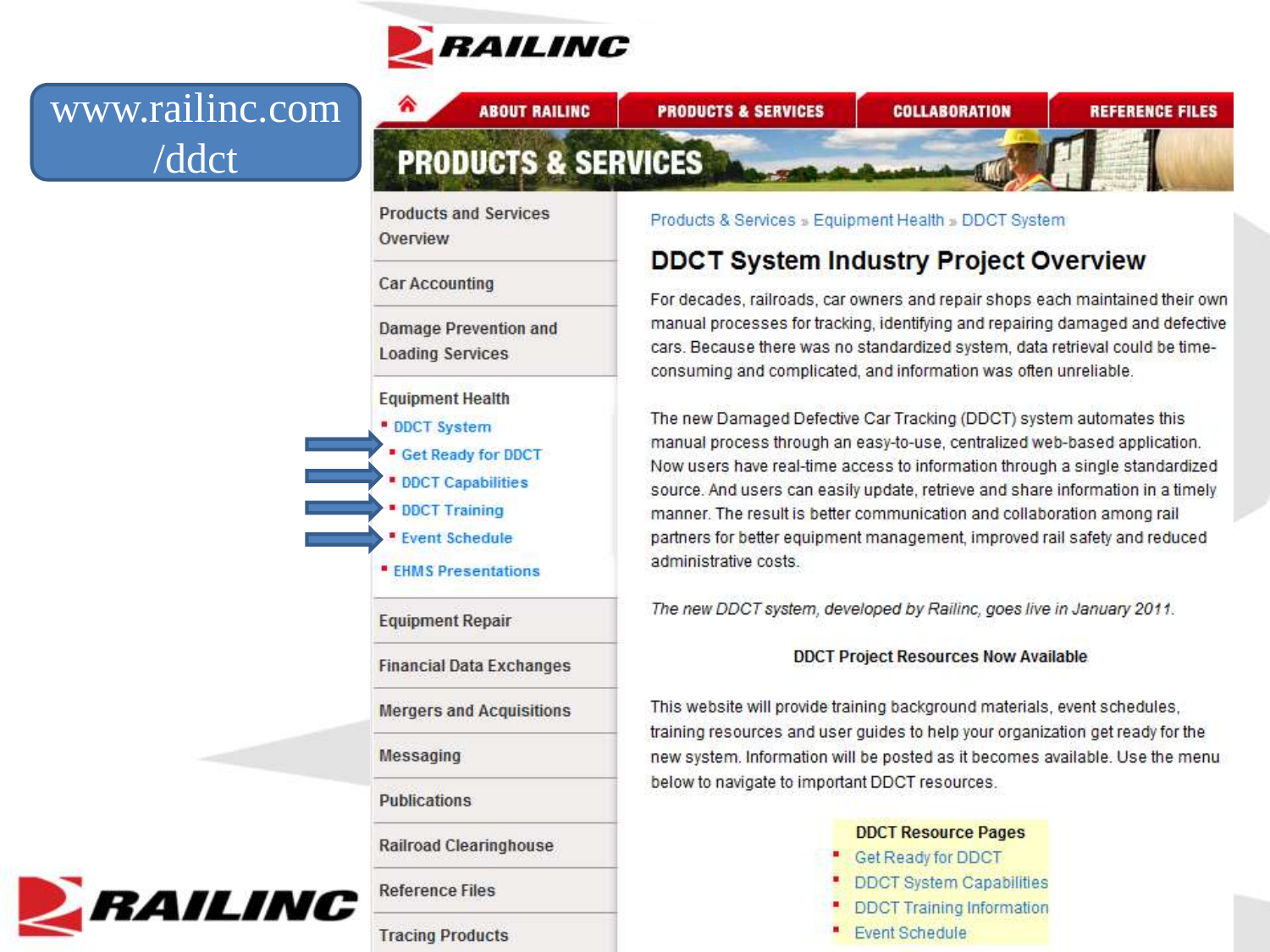#### **PRODUCTS & SERVICES**

**Products and Services** Overview

#### Car Accounting

**Damage Prevention and Loading Services** 

#### **Equipment Health**

- **\* DDCT System**
- " Get Ready for DDCT
- **DDCT Capabilities**
- **DDCT Training**
- **DDCT Webinars**
- **Event Schedule**
- " Real-Time Asset Tracking
- **EHMS Presentations**

**Equipment Repair** 

**Financial Data Exchanges** 

**Mergers and Acquisitions** 

Messaging

Publications

**Railroad Clearinghouse** 

**Reference Files** 

**Tracing Products** 

**Transportation Management** 



#### Products & Services » Equipment Health » DDCT System » DDCT Training » **DDCT** Webinars

#### **DDCT Webinar Schedule**

Railinc is offering a series of webinars to help railroads, equipment owners and repair shops prepare for the launch of the new Damaged and Defective Car Tracking (DDCT) System in January 2011. The DDCT system affects the reporting, documentation and management of damaged equipment under AAR rules 1, 95, 107 and 108.

#### Webinar Schedule for October 2011

Railinc is pleased to announce the October dates for its DDCT webinars. These first two webinar sessions are designed to present an overview of the DDCT system and related processes. Railinc highly recommends participating in these webinars to help prepare for the launch of the DDCT system in January 2011. Here are the webinar descriptions, times and registration links:

Introduction to DDCT: This session will cover basic information about the Damaged/Defective Car Tracking (DDCT) System to answer the following questions: what is DDCT, who will be affected by DDCT, when will DDCT will go-live and what you can do to get ready for DDCT. The dates for this webinar are:

- September 29th, 3 PM (ET), Click here to register for this webinar.
- October 1st, 11 AM (ET), Click here to register for this webinar.
- October 8th, 2 PM (ET), Click here to register for this webinar.
- October 27th, 11 AM (ET), Click here to register for this webinar.

Basic DDCT Process: This session will cover the basic process flow of the incident life cycle within DDCT, including incident creation, requesting/providing disposition, creating defect cards and shop repairs.

- October 13th, 3 PM (ET), Click here to register for this webinar.
- October 27th, 2 PM (ET), Click here to register for this webinar.

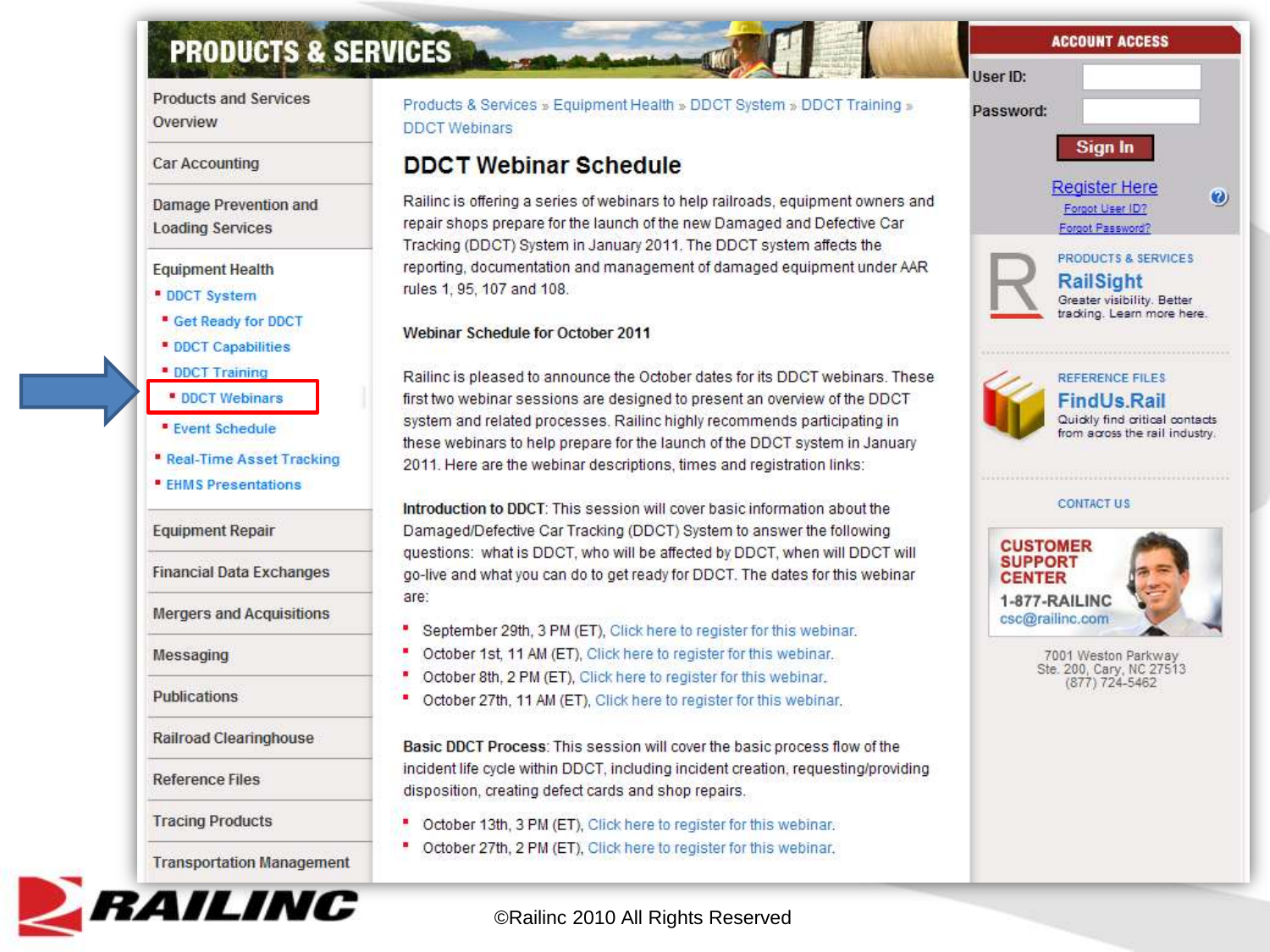#### **New DDCT Initiatives in 2012**

- Umler<sup>®</sup> System Information Integration with DDCT
- Interchange Bureau Functionality
- Actual DV value Functionality
- Increased Car Owner Update Capabilities
	- Increased Edit ability
	- Autoclose Functionality
	- Administrative Close/Update Functionality